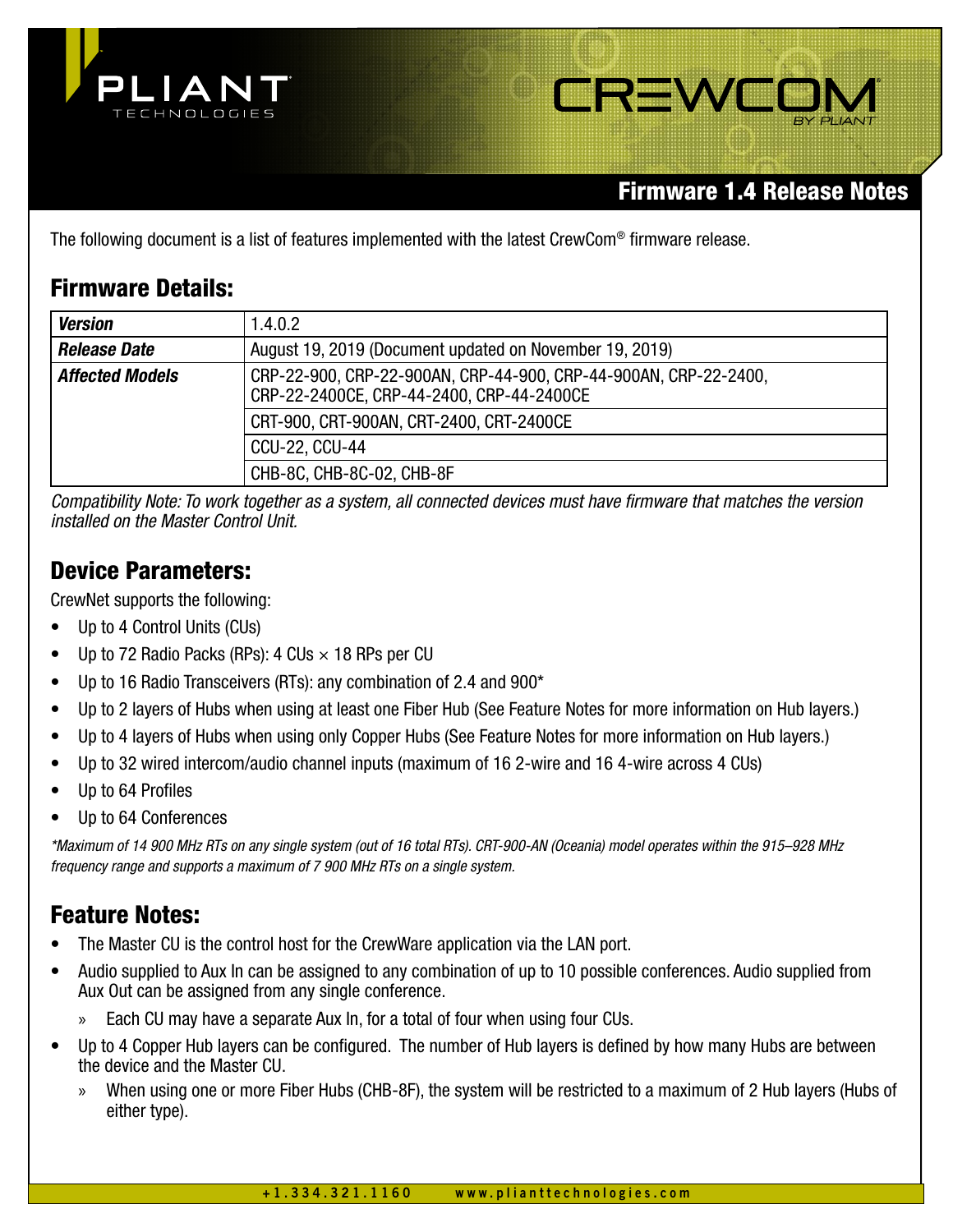- The following functions are not yet supported: GPO Relays, Ping, High Density mode, User Access Rights management, hardwire Mic Kill, and CrewWare multi-client access to one system.
- The following CU menu options are not operational: Sync Priority, Device Settings (CU menu), RT Hopping Patterns, and RT Radio Band; however, these settings can be managed via CrewWare while offline (requires save/upload of new CrewCom Configuration File (.ccf)).
	- By default, the first Control Unit added to the CCF is automatically assigned the Master sync priority. Every CCF must contain one Master Control Unit. Secondary and Tertiary sync priority assignments are not currently operational.
- Out-of-the-box dynamic configuration of hardware is not yet supported. CrewWare is required to build a configuration file (.ccf).

## **Enhancements**

- Added product compatibility for Fiber Hub and for future Drop-In RP Charger models when available.
- Improved the RP battery charging telemetry to support charging via drop-in RP charger
- Updated roaming protocol to improve roaming performance
- Resolved issue related to CrewWare exhibiting slow responsiveness
- Various bug fixes to improve system performance

# Operational Notes

## Firmware Updates

- The user will need to disable the Windows firewall in order to install CrewWare.
- When updating firmware from previous versions via USB, devices may require additional rescan. See the "How to Update Firmware via USB" tutorial and/or the CrewWare Manual for further detailed instructions on this process.
- When updating firmware from any version older than 1.1, Pliant recommends an incremental firmware update to version 1.1 before updating to version 1.4.
- Following system firmware updates, a complete power down and restart of system is recommended. Upon restart, Radio Transceivers will finish updating the radio. Depending on the update, this may be evident by alternating flashing of the RX and TX LEDs. Once each RT's RX and TX LEDs return to normal, the device is ready. See the "How to Update Firmware" document and/or the CrewWare Manual for further detailed instructions on this process.
- When updating RT firmware via CrewNet, a communication warning system status can be generated. Clear this message by disconnecting and reconnecting CrewWare. It may be necessary to power cycle all CUs, RTs, and Hubs before attempting to update firmware again.

## Configuration and Startup

- If updating from firmware version 1.1 or older, you must save your CCF in the new version to match existing settings to added features. Do so with the following steps:
	- 1. After updating device firmware, connect CrewWare to your CU via LAN connection, and go "live."
	- 2. In CrewWare, click File then Save File As...; then select a file location, name your file (8 characters or less), and save it. This CCF is now updated.
	- 3. In CrewWare, click File then Upload File..., then navigate to your saved file (.ccf) and choose it. Follow the CrewWare and CU prompts to upload the file and restart your system.
- Adding and removing devices (such as an RT) in live mode (often referred to as "hot-plugging" or "hot-swapping") may cause system errors to occur. Pliant recommends only performing this type of action when the system is powered off.